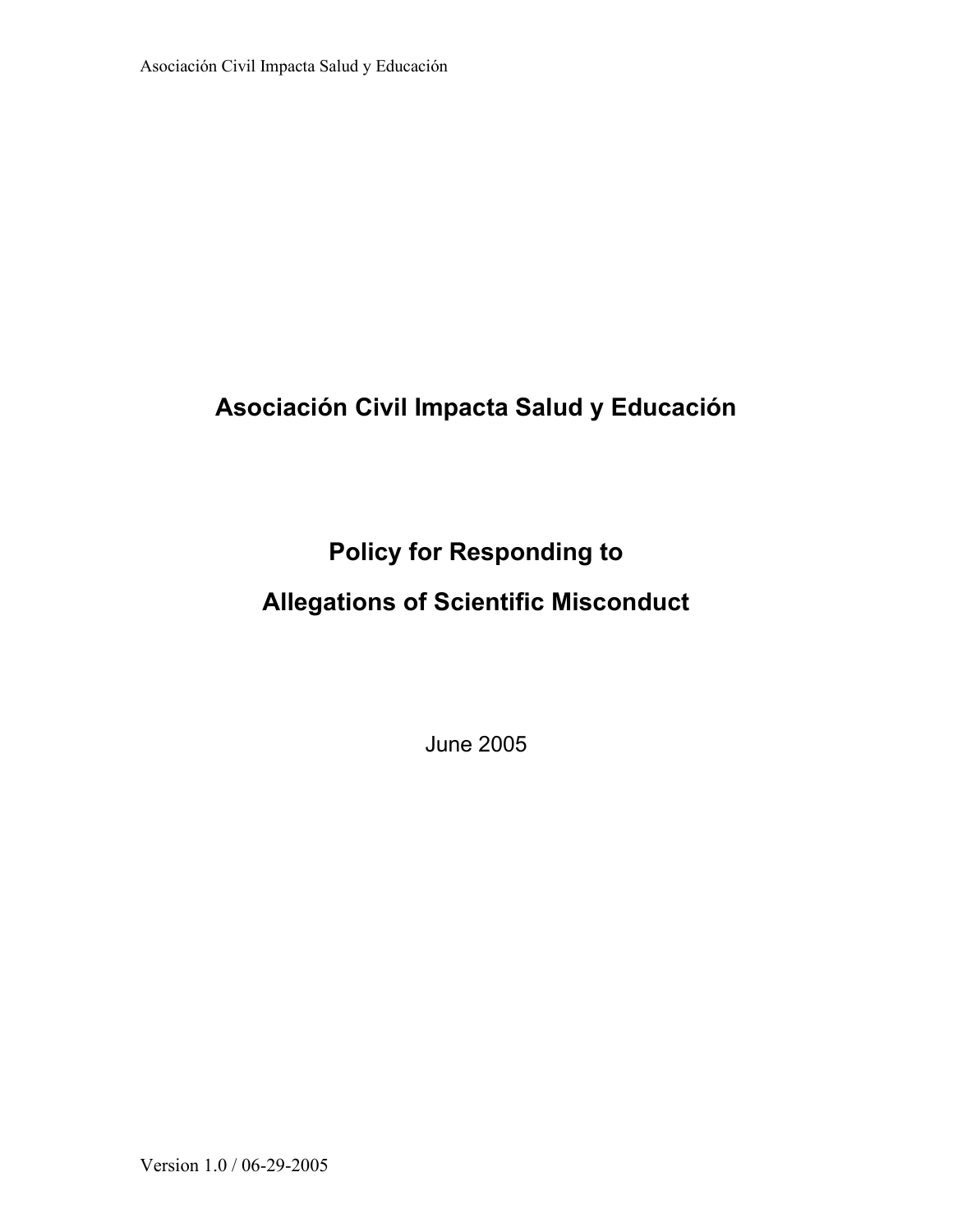#### **Table of Contents**

| А.   |                                                                       |  |  |  |
|------|-----------------------------------------------------------------------|--|--|--|
| В.   |                                                                       |  |  |  |
| Ⅱ.   |                                                                       |  |  |  |
| III. |                                                                       |  |  |  |
| А.   |                                                                       |  |  |  |
| В.   |                                                                       |  |  |  |
| C.   |                                                                       |  |  |  |
| D.   |                                                                       |  |  |  |
| IV.  |                                                                       |  |  |  |
| А.   |                                                                       |  |  |  |
| В.   |                                                                       |  |  |  |
| C.   |                                                                       |  |  |  |
| D.   |                                                                       |  |  |  |
| E.   |                                                                       |  |  |  |
| V.   |                                                                       |  |  |  |
| А.   |                                                                       |  |  |  |
| В.   |                                                                       |  |  |  |
| C.   |                                                                       |  |  |  |
| D.   |                                                                       |  |  |  |
| Е.   |                                                                       |  |  |  |
| VI.  |                                                                       |  |  |  |
| А.   |                                                                       |  |  |  |
| В.   | Comments on the Draft Report by the Respondent and the Whistleblower8 |  |  |  |
| C.   |                                                                       |  |  |  |
| VII. |                                                                       |  |  |  |
| А.   |                                                                       |  |  |  |
| В.   |                                                                       |  |  |  |
| C.   |                                                                       |  |  |  |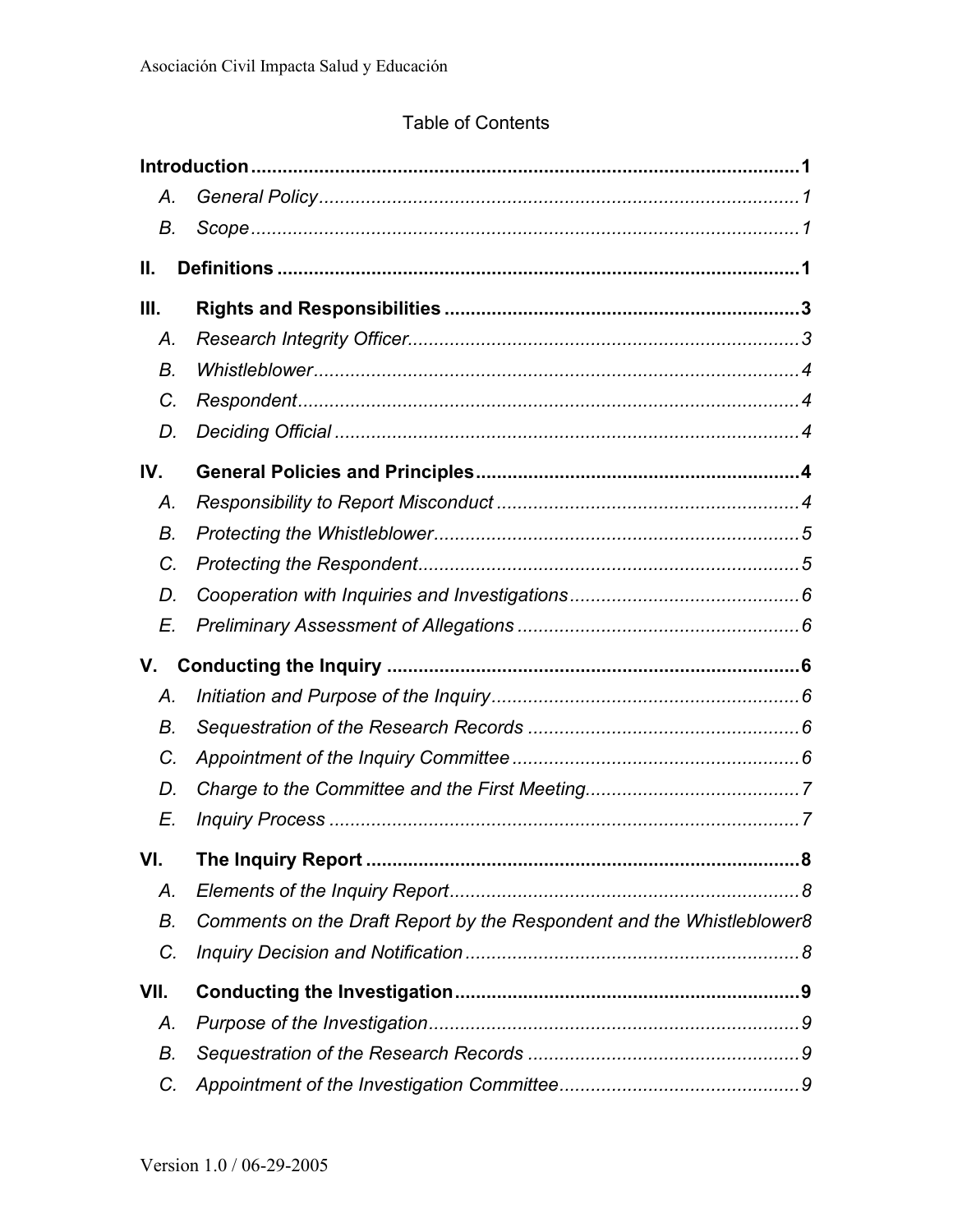| E.<br>VIII.<br>Α.<br>В.<br>C.<br>Transmittal of the Final Investigation Report to ORI 12<br>D.<br>E.<br>IX.<br>Χ.<br>XI.<br>Termination of Institutional Employment or Resignation Prior to<br>$\mathcal{A}_{-}$<br>В.<br>C.<br>D.<br>E.<br>XII.<br>XIII. | D. |  |
|-----------------------------------------------------------------------------------------------------------------------------------------------------------------------------------------------------------------------------------------------------------|----|--|
|                                                                                                                                                                                                                                                           |    |  |
|                                                                                                                                                                                                                                                           |    |  |
|                                                                                                                                                                                                                                                           |    |  |
|                                                                                                                                                                                                                                                           |    |  |
|                                                                                                                                                                                                                                                           |    |  |
|                                                                                                                                                                                                                                                           |    |  |
|                                                                                                                                                                                                                                                           |    |  |
|                                                                                                                                                                                                                                                           |    |  |
|                                                                                                                                                                                                                                                           |    |  |
|                                                                                                                                                                                                                                                           |    |  |
|                                                                                                                                                                                                                                                           |    |  |
|                                                                                                                                                                                                                                                           |    |  |
|                                                                                                                                                                                                                                                           |    |  |
|                                                                                                                                                                                                                                                           |    |  |
|                                                                                                                                                                                                                                                           |    |  |
|                                                                                                                                                                                                                                                           |    |  |
|                                                                                                                                                                                                                                                           |    |  |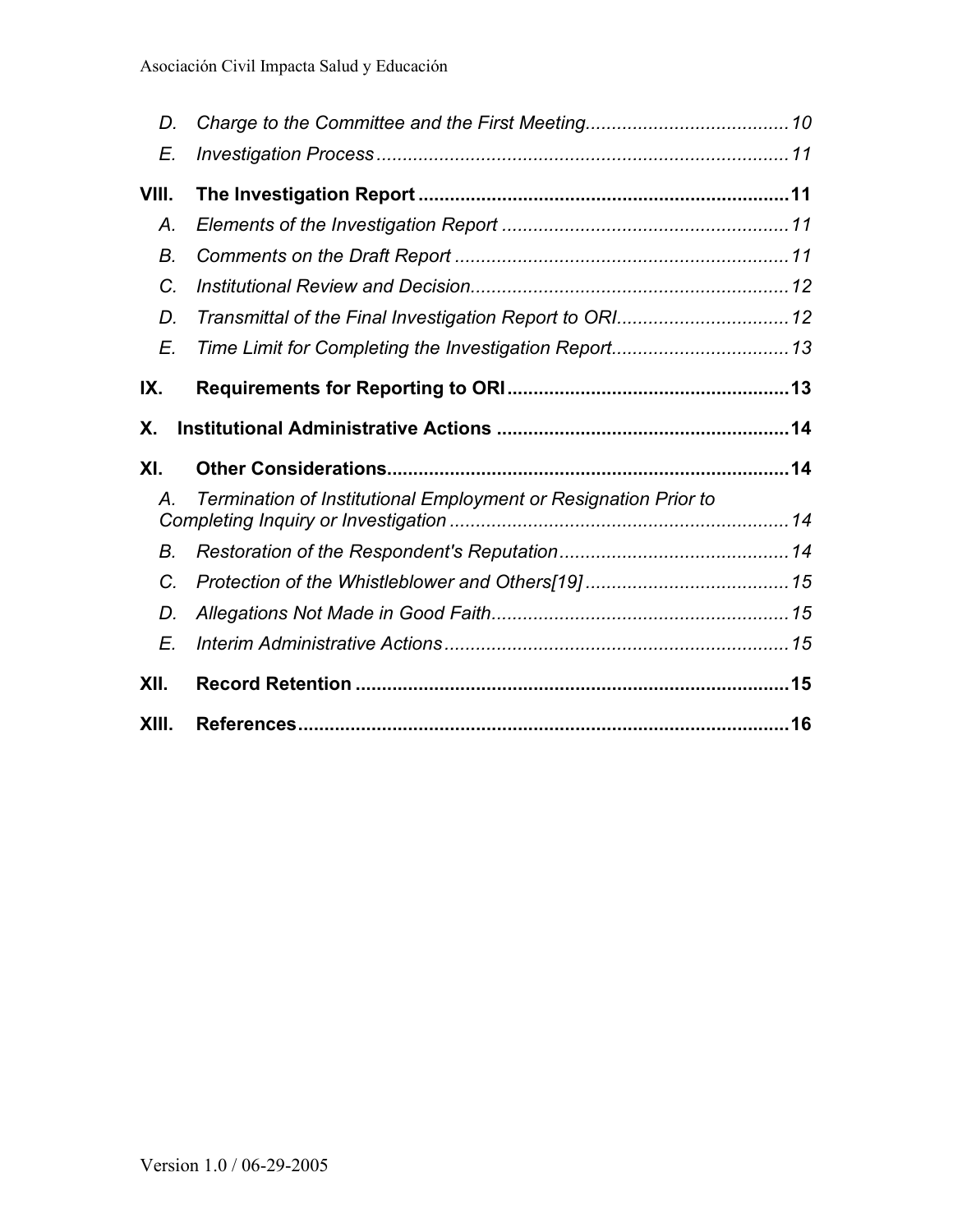# <span id="page-3-0"></span>**Introduction**[∗](#page-3-4)

## *A. General Policy*

<span id="page-3-1"></span>Is Policy of the institution the responsible conduction of the investigation, to prevent, receive, inquire, and investigate misconducts of the personal working at Asociacion Civil Impacta Salud y Educacion. The institution mandate all the members of the institution to report any evidence of scientific misconduct, if the person fail to report it he/she will consider as accomplice of it.

## *B. Scope*

<span id="page-3-2"></span>This policy and the associated procedures apply to all individuals at Asociacion Civil Impacta Salud y Educacion engaged in research that is supported by or for which support is requested from PHS. The PHS regulation at 42 CFR Part 50, Subpart A applies to any research, research-training or research-related grant or cooperative agreement with PHS. This policy applies to any person paid by, under the control of, or affiliated with the institution, such as scientists, trainees, technicians and other staff members, students, fellows, guest researchers, or collaborators at Asociacion Civil Impacta Salud y Educacion. The policy and associated procedures will normally be followed when an allegation of possible misconduct in science is received by an institutional official. Particular circumstances in an individual case may dictate variation from the normal procedure deemed in the best interests of Asociacion Civil Impacta Salud y Educacion and PHS. Any change from normal procedures also must ensure fair treatment to the subject of the inquiry or investigation. Any significant variation should be approved in advance by the Officer of the Office of protection for Human Subjects participating in investigation of Asociacion Civil Impacta Salud y Educacion.

# <span id="page-3-3"></span>**II. Definitions**

A. *Allegation* means any written or oral statement or other indication of possible scientific misconduct made to an institutional official.

B. *Conflict of interest* means the real or apparent interference of one person's interests with the interests of another person, where potential bias may occur due to prior or existing personal or professional relationships.

C. *Deciding Official* means the institutional official who makes final determinations on allegations of scientific misconduct and any responsive institutional actions.

<span id="page-3-4"></span><sup>∗</sup> sections that are based on requirements of the PHS regulations codified at 42 C.F.R. Part 50, Subpart A have endnotes that indicate the applicable section number, *e.g*., 42 C.F.R. § 50.103(d)(1).HB 97 1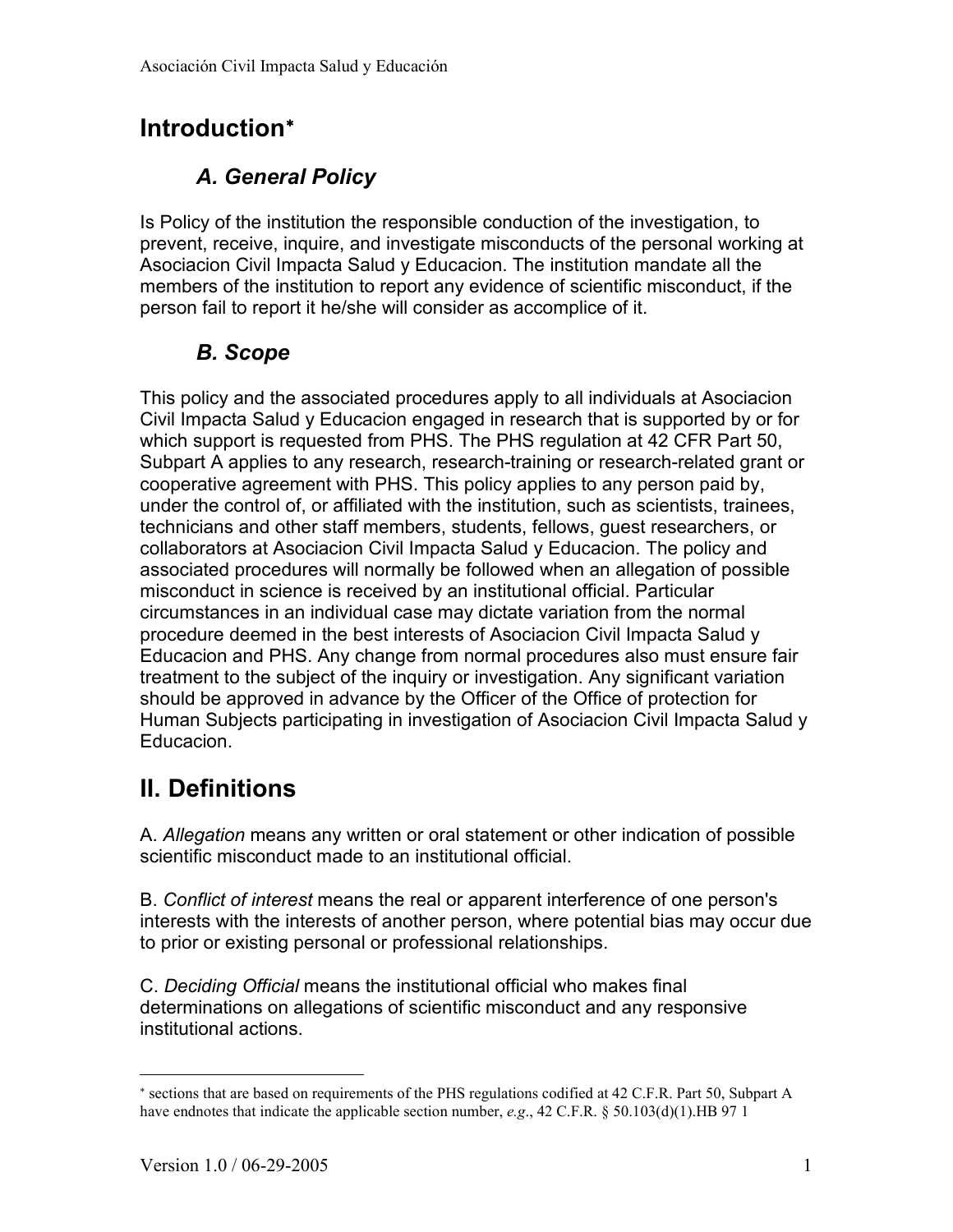D. *Good faith allegation* means an allegation made with the honest belief that scientific misconduct may have occurred. An allegation is not in good faith if it is made with reckless disregard for or willful ignorance of facts that would disprove the allegation.

E. *Inquiry* means gathering information and initial fact-finding to determine whether an allegation or apparent instance of scientific misconduct warrants an investigation.[1]

F. *Investigation* means the formal examination and evaluation of all relevant facts to determine if misconduct has occurred, and, if so, to determine the responsible person and the seriousness of the misconduct. $[1]$ 

G. *ORI* means the Office of Research Integrity, the office within the U.S. Department of Health and Human Services (DHHS) that is responsible for the scientific misconduct and research integrity activities of the U.S. Public Health Service.

H. *PHS* means the U.S. Public Health Service, an operating component of the DHHS.

I. *PHS regulation* means the Public Health Service regulation establishing standards for institutional inquiries and investigations into allegations of scientific misconduct, which is set forth at 42 C.F.R. Part 50, Subpart A, entitled "Responsibility of PHS Awardee and Applicant Institutions for Dealing With and Reporting Possible Misconduct in Science."

J. *PHS support* means PHS grants, contracts, or cooperative agreements or applications therefor.

K. *Research Integrity Officer* means the institutional official responsible for assessing allegations of scientific misconduct and determining when such allegations warrant inquiries and for overseeing inquiries and investigations.

L. *Research record* means any data, document, computer file, computer diskette, or any other written or non-written account or object that reasonably may be expected to provide evidence or information regarding the proposed, conducted, or reported research that constitutes the subject of an allegation of scientific misconduct. A research record includes, but is not limited to, grant or contract applications, whether funded or unfunded; grant or contract progress and other reports; laboratory notebooks; notes; correspondence; videos; photographs; Xray film; slides; biological materials; computer files and printouts; manuscripts and publications; equipment use logs; laboratory procurement records; animal facility records; human and animal subject protocols; consent forms; medical charts; and patient research files.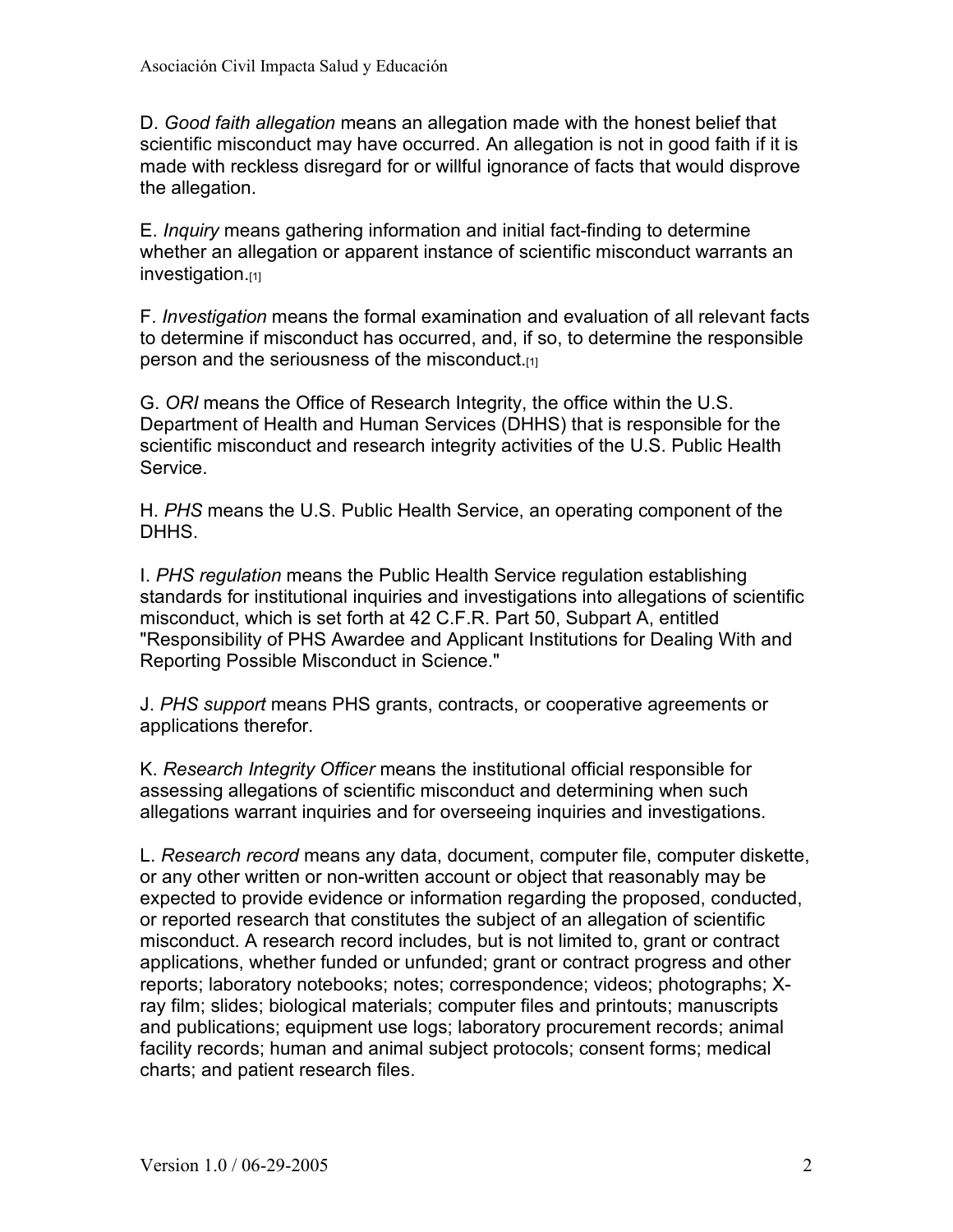M. *Respondent* means the person against whom an allegation of scientific misconduct is directed or the person whose actions are the subject of the inquiry or investigation. There can be more than one respondent in any inquiry or investigation.

N. *Retaliation* means any action that adversely affects the employment or other institutional status of an individual that is taken by an institution or an employee because the individual has in good faith, made an allegation of scientific misconduct or of inadequate institutional response thereto or has cooperated in good faith with an investigation of such allegation.

O. *Scientific misconduct or misconduct in science* means fabrication, falsification, plagiarism, or other practices that seriously deviate from those that are commonly accepted within the scientific community for proposing, conducting, or reporting research. It does not include honest error or honest differences in interpretations or judgments of data.

P. *Whistleblower* means a person who makes an allegation of scientific misconduct.

#### <span id="page-5-1"></span><span id="page-5-0"></span>**III.Rights and Responsibilities** *A. Research Integrity Officer*

The Secretary Office of Protection of Human Subjects participating in investigations will appoint the Research Integrity Officer who will have primary responsibility for implementation of the procedures set forth in this document. The Research Integrity Officer will be an institutional official who is well qualified to handle the procedural requirements involved and is sensitive to the varied demands made on those who conduct research, those who are accused of misconduct, and those who report apparent misconduct in good faith. The Research Integrity Officer will appoint the inquiry and investigation committees and ensure that necessary and appropriate expertise is secured to carry out a thorough and authoritative evaluation of the relevant evidence in an inquiry or investigation. The Research Integrity Officer will attempt to ensure that confidentiality is maintained.

The Research Integrity Officer will assist inquiry and investigation committees and all institutional personnel in complying with these procedures and with applicable standards imposed by government or external funding sources. The Research Integrity Officer is also responsible for maintaining files of all documents and evidence and for the confidentiality and the security of the files.

The Research Integrity Officer will report to ORI as required by regulation and keep ORI apprised of any developments during the course of the inquiry or investigation that may affect current or potential DHHS funding for the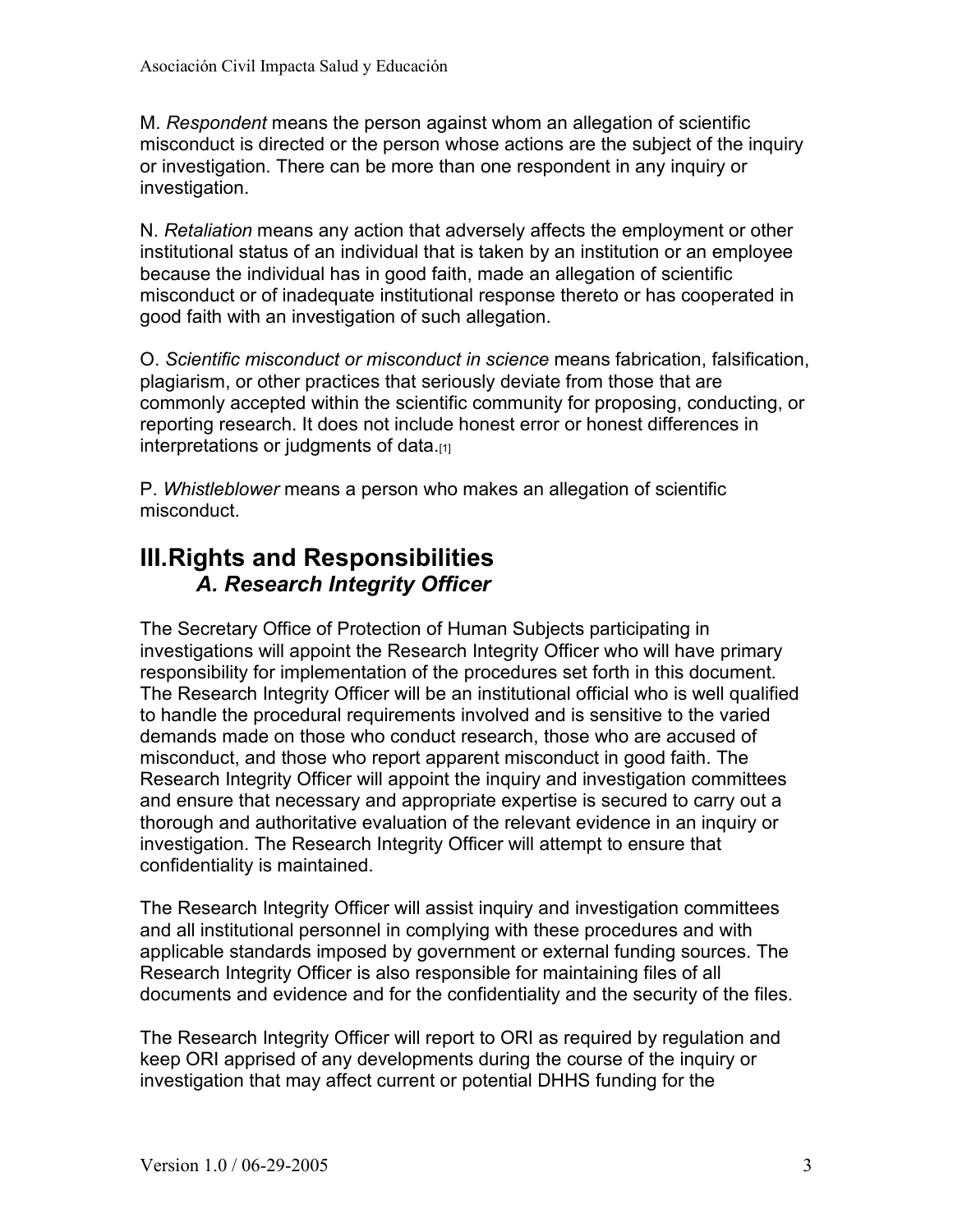individual(s) under investigation or that PHS needs to know to ensure appropriate use of Federal funds and otherwise protect the public interest. $[2]$ 

#### <span id="page-6-0"></span>*B. Whistleblower*

The whistleblower will have an opportunity to testify before the inquiry and investigation committees, to review portions of the inquiry and investigation reports pertinent to his/her allegations or testimony, to be informed of the results of the inquiry and investigation, and to be protected from retaliation. Also, if the Research Integrity Officer has determined that the whistleblower may be able to provide pertinent information on any portions of the draft report, these portions will be given to the whistleblower for comment.

The whistleblower is responsible for making allegations in good faith, maintaining confidentiality, and cooperating with an inquiry or investigation.

### *C. Respondent*

<span id="page-6-1"></span>The respondent will be informed of the allegations when an inquiry is opened and notified in writing of the final determinations and resulting actions. The respondent will also have the opportunity to be interviewed by and present evidence to the inquiry and investigation committees, to review the draft inquiry and investigation reports, and to have the advice of counsel.

The respondent is responsible for maintaining confidentiality and cooperating with the conduct of an inquiry or investigation. If the respondent is not found guilty of scientific misconduct, he or she has the right to receive institutional assistance in restoring his or her reputation.[3]

## *D. Deciding Official*

<span id="page-6-2"></span>The Deciding Official will receive the inquiry and/or investigation report and any written comments made by the respondent or the whistleblower on the draft report. The Deciding Official will consult with the Research Integrity Officer or other appropriate officials and will determine whether to conduct an investigation, whether misconduct occurred, whether to impose sanctions, or whether to take other appropriate administrative actions [see section X].

## <span id="page-6-4"></span><span id="page-6-3"></span>**IV. General Policies and Principles** *A. Responsibility to Report Misconduct*

All employees or individuals associated with Asociacion Civil Impacta Salud y Educacion should report observed, suspected, or apparent misconduct in science to the Research Integrity Officer. If an individual is unsure whether a suspected incident falls within the definition of scientific misconduct, he or she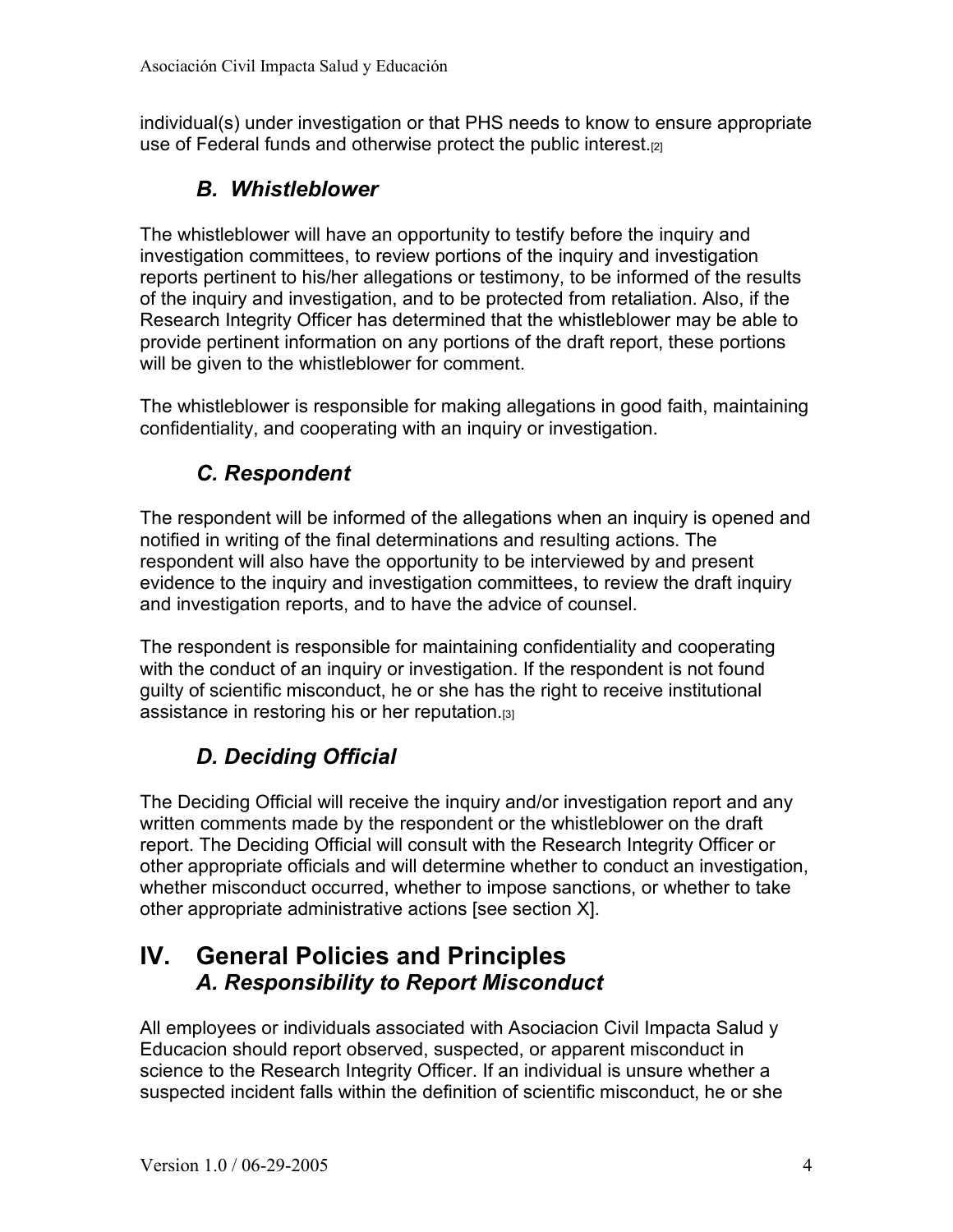may call the Research Integrity Officer at [telephone number] to discuss the suspected misconduct informally. If the circumstances described by the individual do not meet the definition of scientific misconduct, the Research Integrity Officer will refer the individual or allegation to other offices or officials with responsibility for resolving the problem. At any time, an employee may have confidential discussions and consultations about concerns of possible misconduct with the Research Integrity Officer and will be counseled about appropriate procedures for reporting allegations.

#### *B. Protecting the Whistleblower*

<span id="page-7-0"></span>The Research Integrity Officer will monitor the treatment of individuals who bring allegations of misconduct or of inadequate institutional response thereto, and those who cooperate in inquiries or investigations. The Research Integrity Officer will ensure that these persons will not be retaliated against in the terms and conditions of their employment or other status at the institution and will review instances of alleged retaliation for appropriate action.

Employees should immediately report any alleged or apparent retaliation to the Research Integrity Officer.

Also the institution will protect the privacy of those who report misconduct in good faith  $[4]$  to the maximum extent possible. For example, if the whistleblower requests anonymity, the institution will make an effort to honor the request during the allegation assessment or inquiry within applicable policies and regulations and state and local laws, if any. The whistleblower will be advised that if the matter is referred to an investigation committee and the whistleblower's testimony is required, anonymity may no longer be guaranteed. Institutions are required to undertake diligent efforts to protect the positions and reputations of those persons who, in good faith, make allegations.[3]

### *C. Protecting the Respondent*

<span id="page-7-1"></span>Inquiries and investigations will be conducted in a manner that will ensure fair treatment to the respondent(s) in the inquiry or investigation and confidentiality to the extent possible without compromising public health and safety or thoroughly carrying out the inquiry or investigation.[5]

Institutional employees accused of scientific misconduct may consult with legal counsel or a non-lawyer personal adviser (who is not a principal or witness in the case) to seek advice and may bring the counsel or personal adviser to interviews or meetings on the case.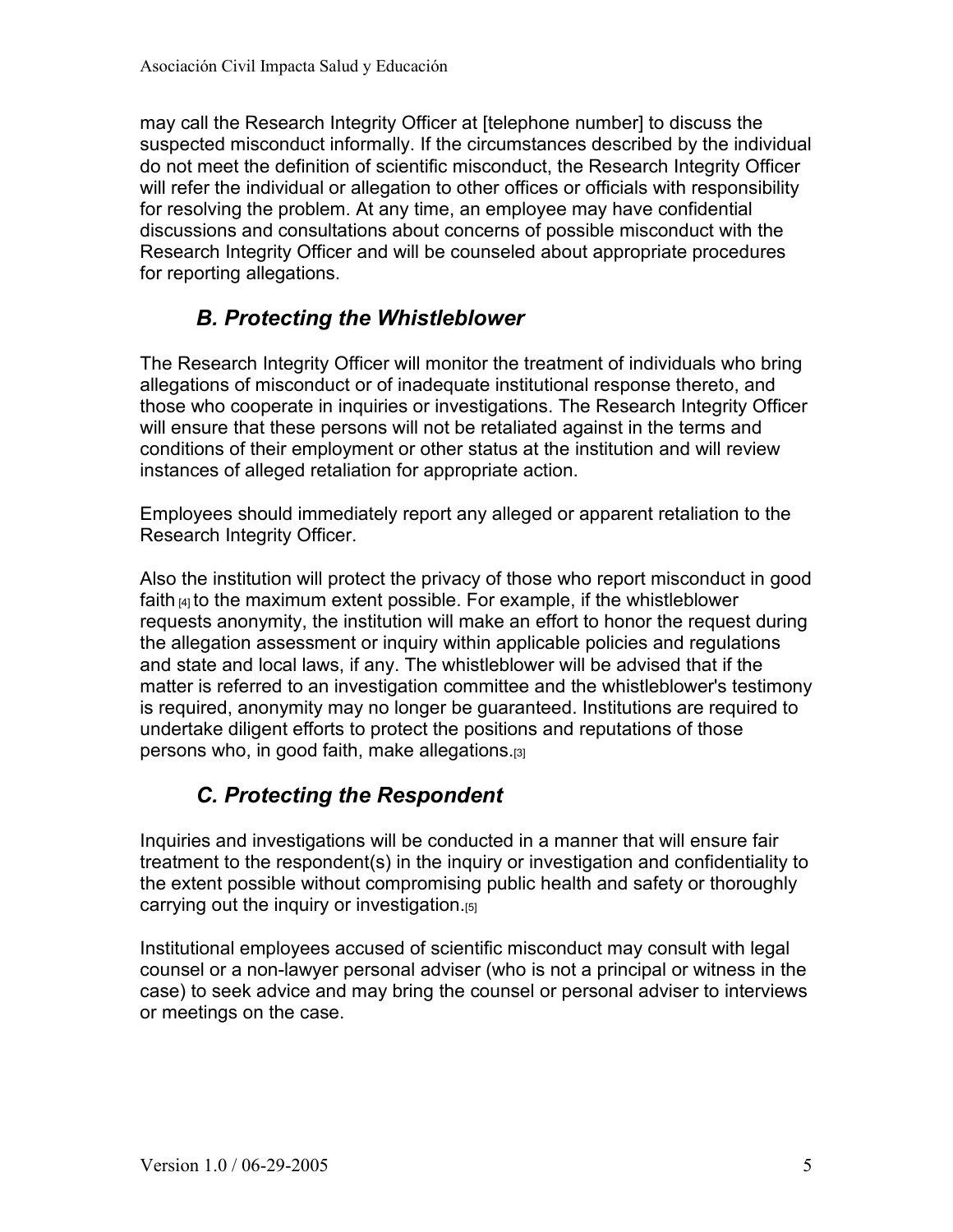#### *D. Cooperation with Inquiries and Investigations*

<span id="page-8-0"></span>Institutional employees will cooperate with the Research Integrity Officer and other institutional officials in the review of allegations and the conduct of inquiries and investigations. Employees have an obligation to provide relevant evidence to the Research Integrity Officer or other institutional officials on misconduct allegations.

## *E. Preliminary Assessment of Allegations*

<span id="page-8-1"></span>Upon receiving an allegation of scientific misconduct, the Research Integrity Officer will immediately assess the allegation to determine whether there is sufficient evidence to warrant an inquiry, whether PHS support or PHS applications for funding are involved, and whether the allegation falls under the PHS definition of scientific misconduct.

## <span id="page-8-3"></span><span id="page-8-2"></span>**V. Conducting the Inquiry** *A. Initiation and Purpose of the Inquiry*

Following the preliminary assessment, if the Research Integrity Officer determines that the allegation provides sufficient information to allow specific follow-up, involves PHS support, and falls under the PHS definition of scientific misconduct, he or she will immediately initiate the inquiry process. In initiating the inquiry, the Research Integrity Officer should identify clearly the original allegation and any related issues that should be evaluated. The purpose of the inquiry is to make a preliminary evaluation of the available evidence and testimony of the respondent, whistleblower, and key witnesses to determine whether there is sufficient evidence of possible scientific misconduct to warrant an investigation. The purpose of the inquiry is **not** to reach a final conclusion about whether misconduct definitely occurred or who was responsible. The findings of the inquiry must be set forth in an inquiry report.

### *B. Sequestration of the Research Records*

<span id="page-8-4"></span>After determining that an allegation falls within the definition of misconduct in science and involves PHS funding, the Research Integrity Officer must ensure that all original research records and materials relevant to the allegation are immediately secured. The Research Integrity Officer may consult with ORI for advice and assistance in this regard.

## *C. Appointment of the Inquiry Committee*

<span id="page-8-5"></span>The Research Integrity Officer, in consultation with other institutional officials as appropriate, will appoint an inquiry committee and committee chair within 10 days of the initiation of the inquiry. The inquiry committee should consist of individuals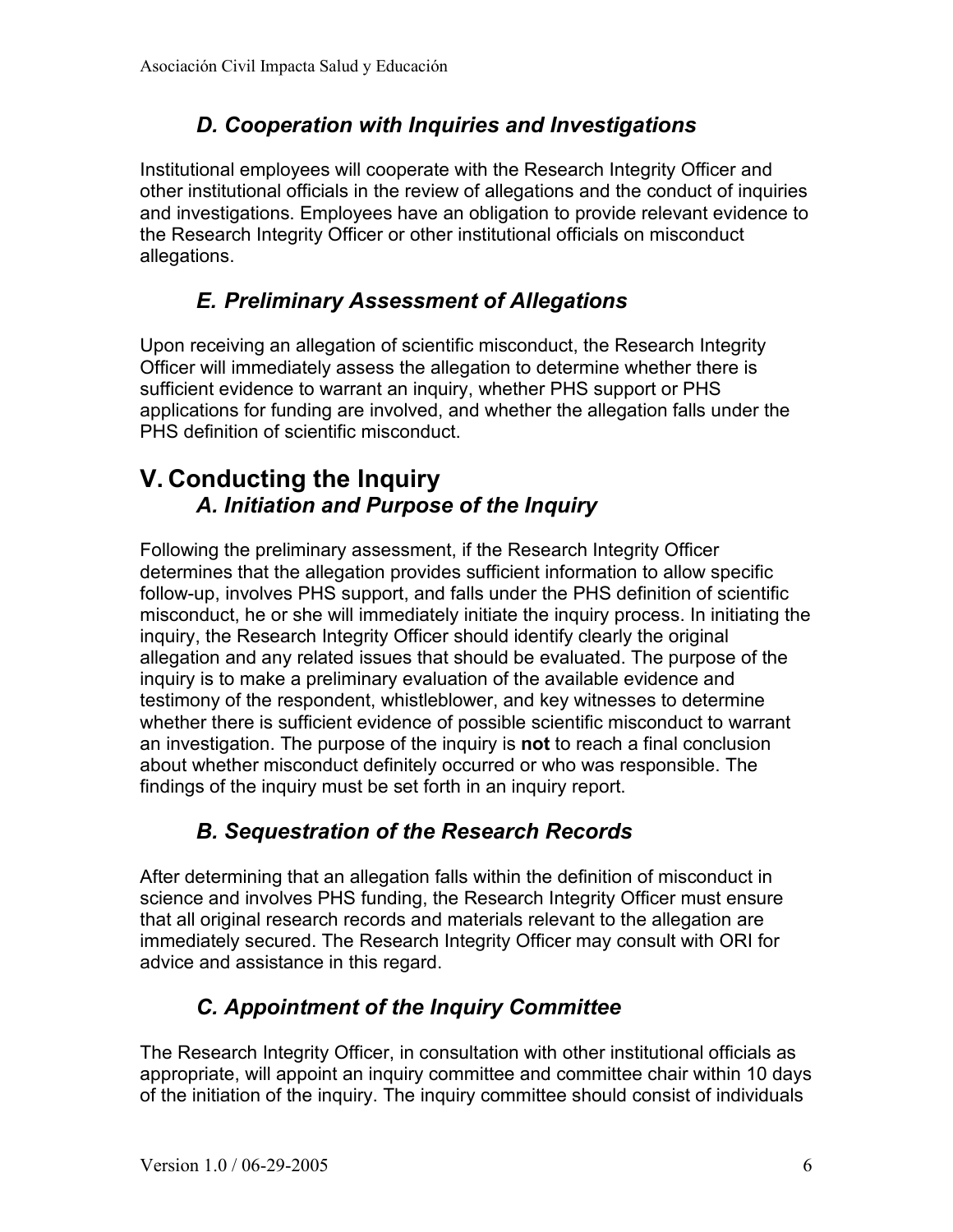who do not have real or apparent conflicts of interest in the case, are unbiased, and have the necessary expertise to evaluate the evidence and issues related to the allegation, interview the principals and key witnesses, and conduct the inquiry. These individuals may be scientists, subject matter experts, administrators, lawyers, or other qualified persons, and they may be from inside or outside the institution.

The Research Integrity Officer will notify the respondent of the proposed committee membership in 10 days. If the respondent submits a written objection to any appointed member of the inquiry committee or expert based on bias or conflict of interest within 5 days, the Research Integrity Officer will determine whether to replace the challenged member or expert with a qualified substitute.

#### *D. Charge to the Committee and the First Meeting*

<span id="page-9-0"></span>The Research Integrity Officer will prepare a charge for the inquiry committee that describes the allegations and any related issues identified during the allegation assessment and states that the purpose of the inquiry is to make a preliminary evaluation of the evidence and testimony of the respondent, whistleblower, and key witnesses to determine whether there is sufficient evidence of possible scientific misconduct to warrant an investigation as required by the PHS regulation. The purpose is not to determine whether scientific misconduct definitely occurred or who was responsible.

At the committee's first meeting, the Research Integrity Officer will review the charge with the committee, discuss the allegations, any related issues, and the appropriate procedures for conducting the inquiry, assist the committee with organizing plans for the inquiry, and answer any questions raised by the committee.

The Research Integrity Officer and institutional counsel will be present or available throughout the inquiry to advise the committee as needed.

### *E. Inquiry Process*

<span id="page-9-1"></span>The inquiry committee will normally interview the whistleblower, the respondent and key witnesses as well as examining relevant research records and materials. Then the inquiry committee will evaluate the evidence and testimony obtained during the inquiry. After consultation with the Research Integrity Officer and institutional counsel, the committee members will decide whether there is sufficient evidence of possible scientific misconduct to recommend further investigation.

The scope of the inquiry does not include deciding whether misconduct occurred or conducting exhaustive interviews and analyses.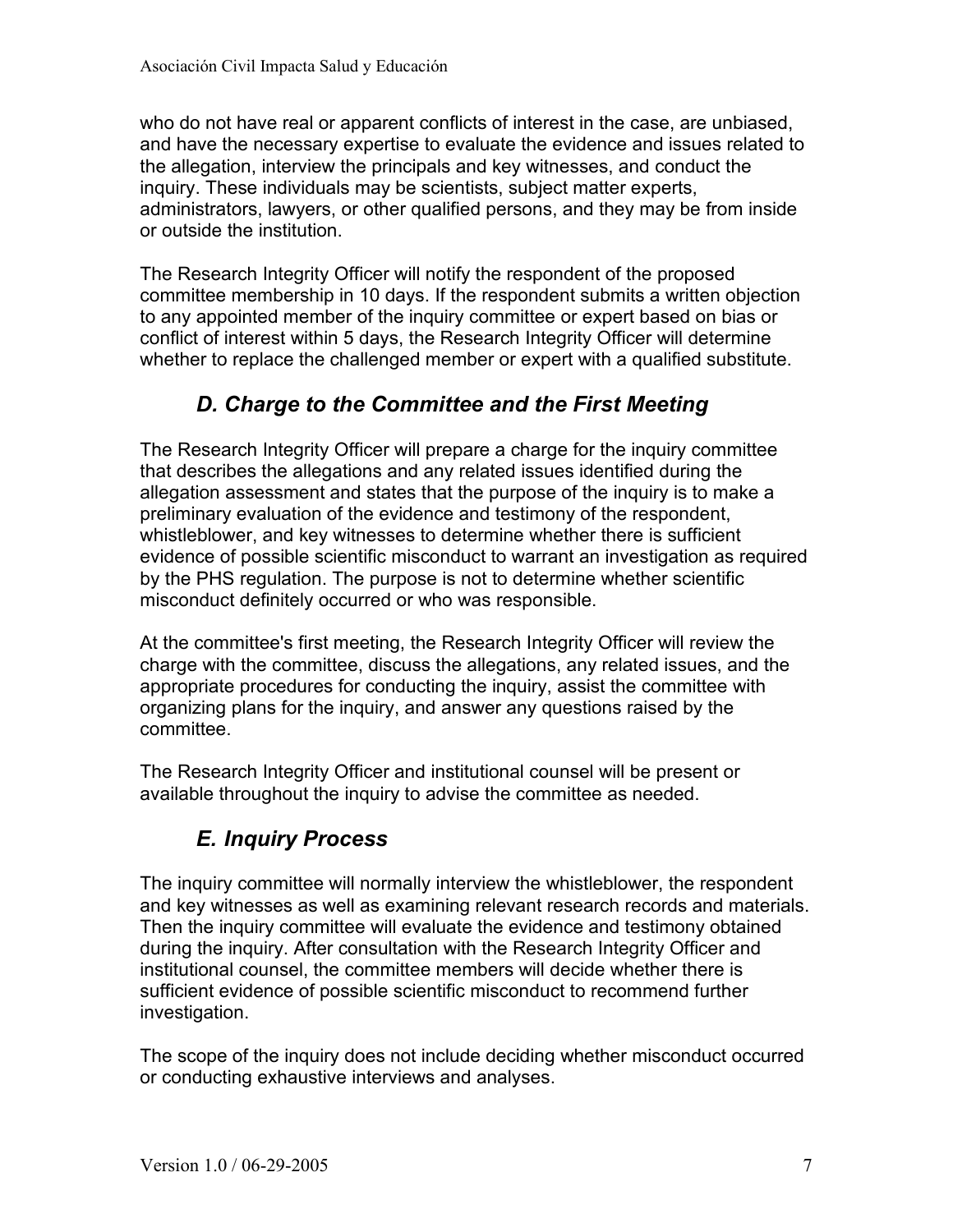## <span id="page-10-1"></span><span id="page-10-0"></span>**VI. The Inquiry Report** *A. Elements of the Inquiry Report*

A written inquiry report must be prepared that states the name and title of the committee members and experts, if any; the allegations; the PHS support; a summary of the inquiry process used; a list of the research records reviewed; summaries of any interviews; a description of the evidence in sufficient detail to demonstrate whether and investigation is warranted or not; and the committee's determination as to whether an investigation is recommended and whether any other actions should be taken if an investigation is not recommended. Institutional counsel will review the report for legal sufficiency.

#### <span id="page-10-2"></span>*B. Comments on the Draft Report by the Respondent and the Whistleblower*

The Research Integrity Officer will provide the respondent with a copy of the draft inquiry report for comment and rebuttal and will provide the whistleblower, if he or she is identifiable, with a summary of the inquiry findings for comment.

#### 1. Confidentiality

The Research Integrity Officer may establish reasonable conditions for review to protect the confidentiality of the draft report.

#### 2. Receipt of Comments

Within 14 calendar days of their receipt of the draft report, the whistleblower and respondent will provide their comments, if any, to the inquiry committee. Any comments that the whistleblower or respondent submits on the draft report will become part of the final inquiry report and record.<sup>[6]</sup> Based on the comments, the inquiry committee may revise the report as appropriate.

#### *C. Inquiry Decision and Notification*

<span id="page-10-3"></span>1. Decision by Deciding Official

The Research Integrity Officer will transmit the final report and any comments to the Deciding Official, who will make the determination of whether findings from the inquiry provide sufficient evidence of possible scientific misconduct to justify conducting an investigation. The inquiry is completed when the Deciding Official makes this determination, which will be made within 60 days of the first meeting of the inquiry committee. Any extension of this period will be based on good cause and recorded in the inquiry file.

#### 2. Notification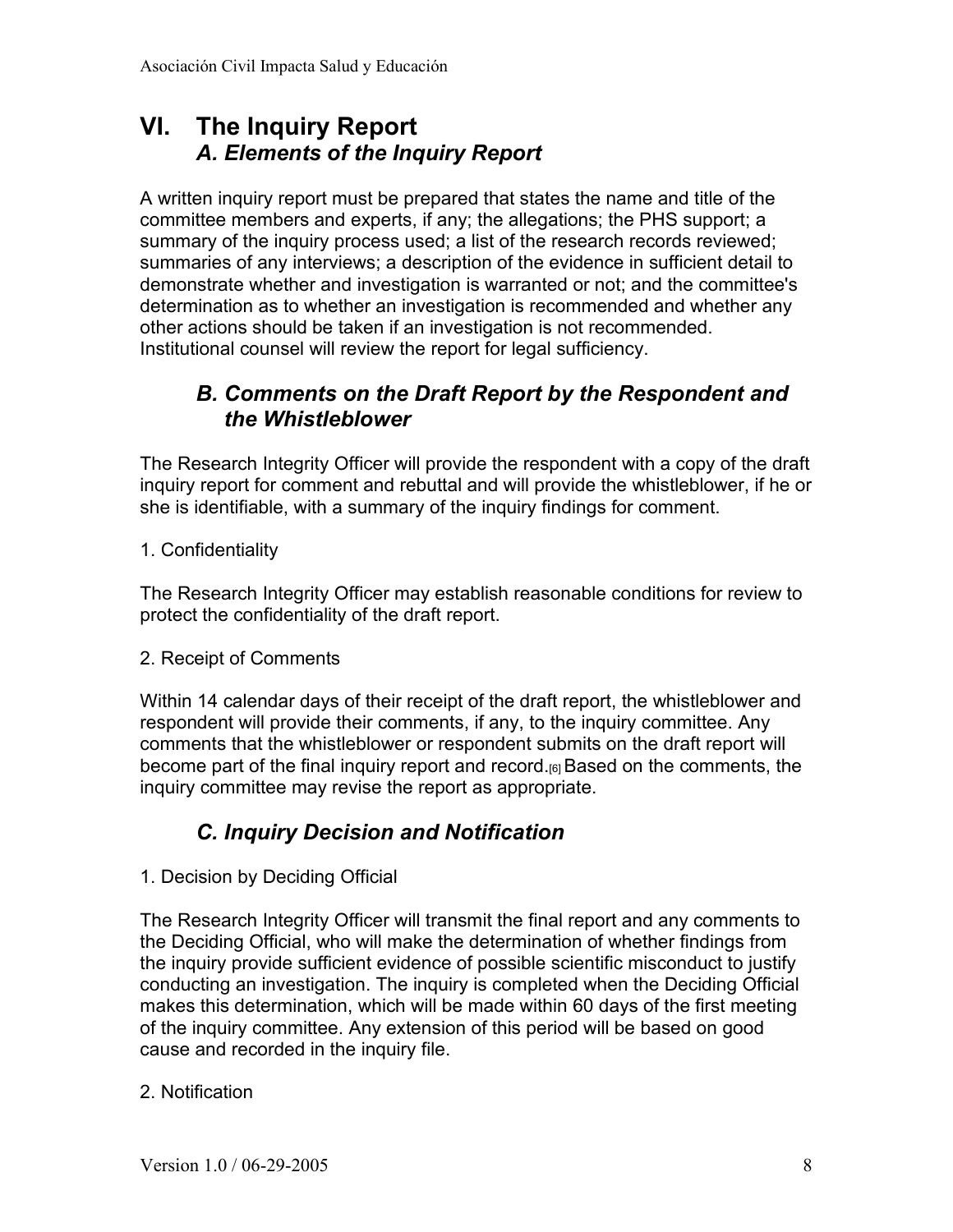The Research Integrity Officer will notify both the respondent and the whistleblower in writing of the Deciding Official's decision of whether to proceed to an investigation and will remind them of their obligation to cooperate in the event an investigation is opened. The Research Integrity Officer will also notify all appropriate institutional officials of the Deciding Official's decision.

#### D. Time Limit for Completing the Inquiry Report

The inquiry committee will normally complete the inquiry and submit its report in writing to the Research Integrity Officer no more than 60 calendar days following its first meeting,[6] unless the Research Integrity Officer approves an extension for good cause. If the Research Integrity Officer approves an extension, the reason for the extension will be entered into the records of the case and the report.<sup>[6]</sup> The respondent also will be notified of the extension.

# <span id="page-11-1"></span><span id="page-11-0"></span>**VII. Conducting the Investigation**

### *A. Purpose of the Investigation*

The purpose of the investigation is to explore in detail the allegations, to examine the evidence in depth, and to determine specifically whether misconduct has been committed, by whom, and to what extent. The investigation will also determine whether there are additional instances of possible misconduct that would justify broadening the scope beyond the initial allegations. This is particularly important where the alleged misconduct involves clinical trials or potential harm to human subjects or the general public or if it affects research that forms the basis for public policy, clinical practice, or public health practice. The findings of the investigation will be set forth in an investigation report.

### *B. Sequestration of the Research Records*

<span id="page-11-2"></span>The Research Integrity Officer will immediately sequester any additional pertinent research records that were not previously sequestered during the inquiry. This sequestration should occur before or at the time the respondent is notified that an investigation has begun. The need for additional sequestration of records may occur for any number of reasons, including the institution's decision to investigate additional allegations not considered during the inquiry stage or the identification of records during the inquiry process that had not been previously secured. The procedures to be followed for sequestration during the investigation are the same procedures that apply during the inquiry.

### *C. Appointment of the Investigation Committee*

<span id="page-11-3"></span>The Research Integrity Officer, in consultation with other institutional officials as appropriate, will appoint an investigation committee and the committee chair within 10 days of the notification to the respondent that an investigation is planned or as soon thereafter as practicable. The investigation committee should consist of at least three individuals who do not have real or apparent conflicts of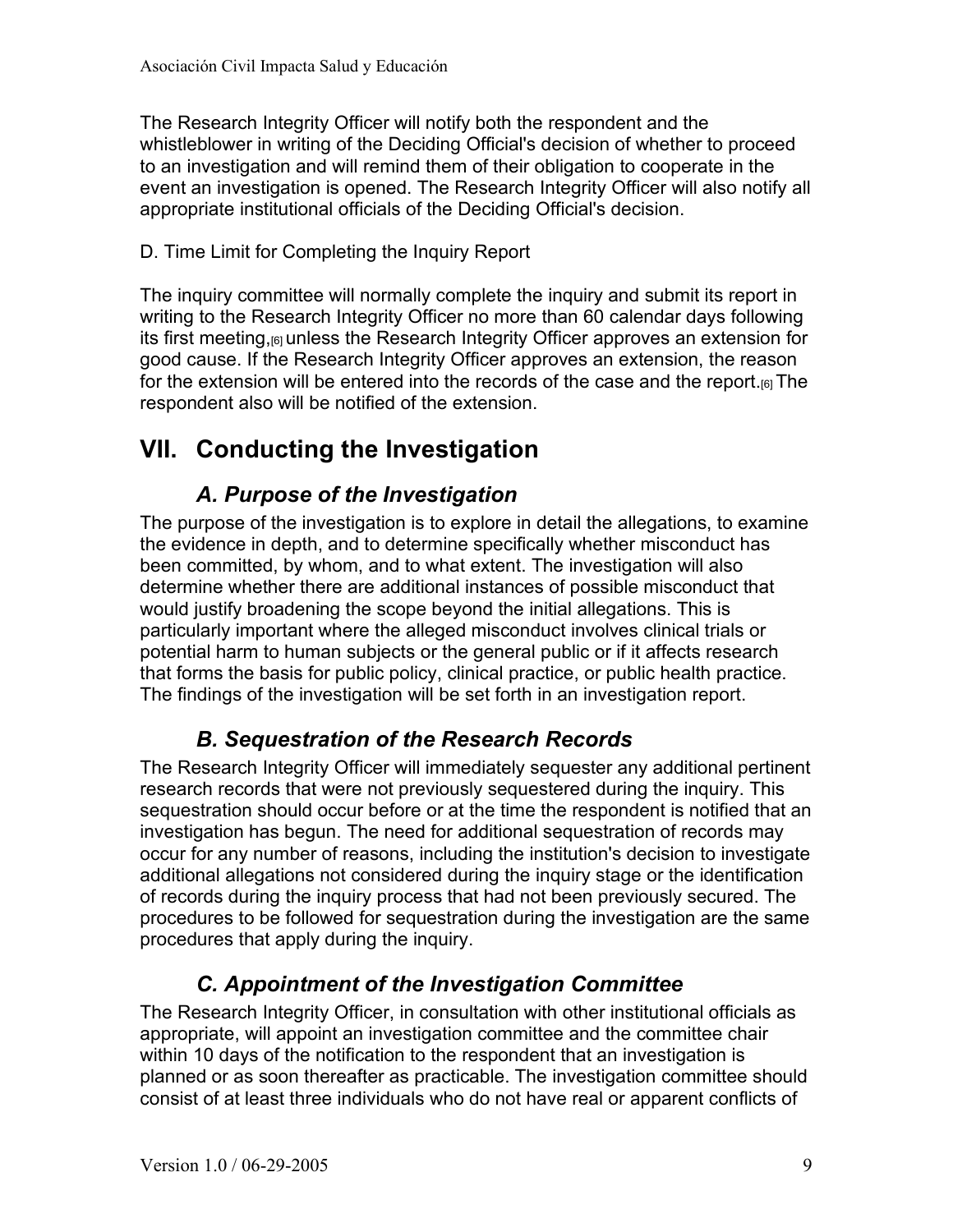interest in the case, are unbiased, and have the necessary expertise to evaluate the evidence and issues related to the allegations, interview the principals and key witnesses, and conduct the investigation. $[7]$  These individuals may be scientists, administrators, subject matter experts, lawyers, or other qualified persons, and they may be from inside or outside the institution.

Individuals appointed to the investigation committee may also have served on the inquiry committee.

The Research Integrity Officer will notify the respondent of the proposed committee membership within 5 days. If the respondent submits a written objection to any appointed member of the investigation committee or expert, the Research Integrity Officer will determine whether to replace the challenged member or expert with a qualified substitute.

#### *D. Charge to the Committee and the First Meeting*

<span id="page-12-0"></span>1. Charge to the Committee

The Research Integrity Officer will define the subject matter of the investigation in a written charge to the committee that describes the allegations and related issues identified during the inquiry, defines scientific misconduct, and identifies the name of the respondent. The charge will state that the committee is to evaluate the evidence and testimony of the respondent, whistleblower, and key witnesses to determine whether, based on a preponderance of the evidence, scientific misconduct occurred and, if so, to what extent, who was responsible, and its seriousness.

During the investigation, if additional information becomes available that substantially changes the subject matter of the investigation or would suggest additional respondents, the committee will notify the Research Integrity Officer, who will determine whether it is necessary to notify the respondent of the new subject matter or to provide notice to additional respondents.

#### 2. The First Meeting

The Research Integrity Officer, with the assistance of institutional counsel, will convene the first meeting of the investigation committee to review the charge, the inquiry report, and the prescribed procedures and standards for the conduct of the investigation, including the necessity for confidentiality and for developing a specific investigation plan. The investigation committee will be provided with a copy of these instructions and, where PHS funding is involved, the PHS regulation.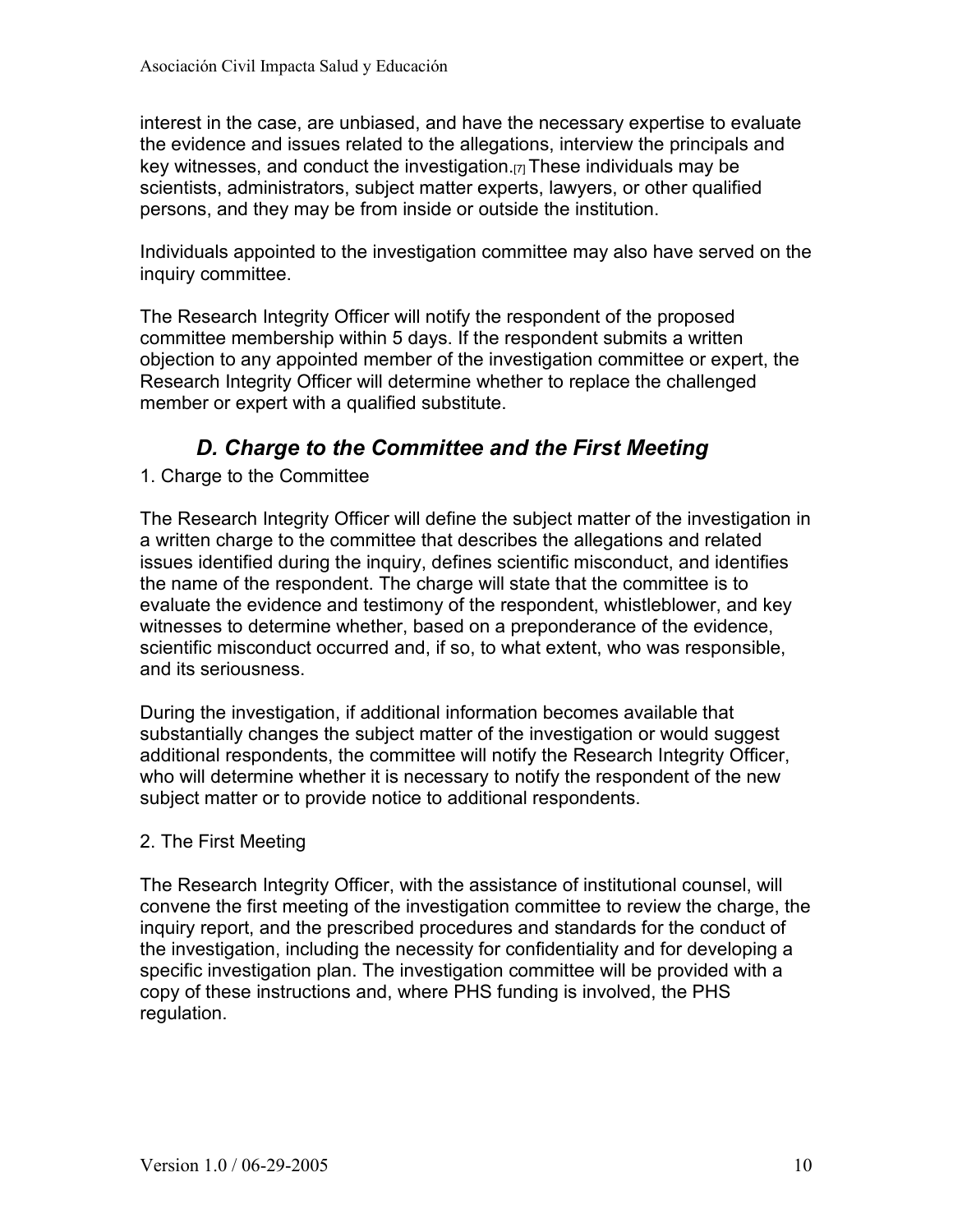### *E. Investigation Process*

<span id="page-13-0"></span>The investigation committee will be appointed and the process initiated within 30 days of the completion of the inquiry, if findings from that inquiry provide a sufficient basis for conducting an investigation.<sup>[8]</sup>

The investigation will normally involve examination of all documentation including, but not necessarily limited to, relevant research records, computer files, proposals, manuscripts, publications, correspondence, memoranda, and notes of telephone calls.<sup>[8]</sup> Whenever possible, the committee should interview the whistleblower(s), the respondents(s), and other individuals who might have information regarding aspects of the allegations.[8] Interviews of the respondent should be tape recorded or transcribed. All other interviews should be transcribed, tape recorded, or summarized. Summaries or transcripts of the interviews should be prepared, provided to the interviewed party for comment or revision, and included as part of the investigatory file.  $[8]$ 

# <span id="page-13-2"></span><span id="page-13-1"></span>**VIII. The Investigation Report**

## *A. Elements of the Investigation Report*

The final report submitted to ORI must describe the policies and procedures under which the investigation was conducted, describe how and from whom information relevant to the investigation was obtained, state the findings, and explain the basis for the findings. The report will include the actual text or an accurate summary of the views of any individual(s) found to have engaged in misconduct as well as a description of any sanctions imposed and administrative actions taken by the institution.  $[9, 10]$ 

### *B. Comments on the Draft Report*

#### <span id="page-13-3"></span>1. Respondent

The Research Integrity Officer will provide the respondent with a copy of the draft investigation report for comment and rebuttal. The respondent will be allowed 15 days to review and comment on the draft report. The respondent's comments will be attached to the final report. The findings of the final report should take into account the respondent's comments in addition to all the other evidence.

#### 2. Whistleblower

The Research Integrity Officer will provide the whistleblower, if he or she is identifiable, with those portions of the draft investigation report that address the whistleblower's role and opinions in the investigation. The report should be modified, as appropriate, based on the whistleblower's comments.

#### 3. Institutional Counsel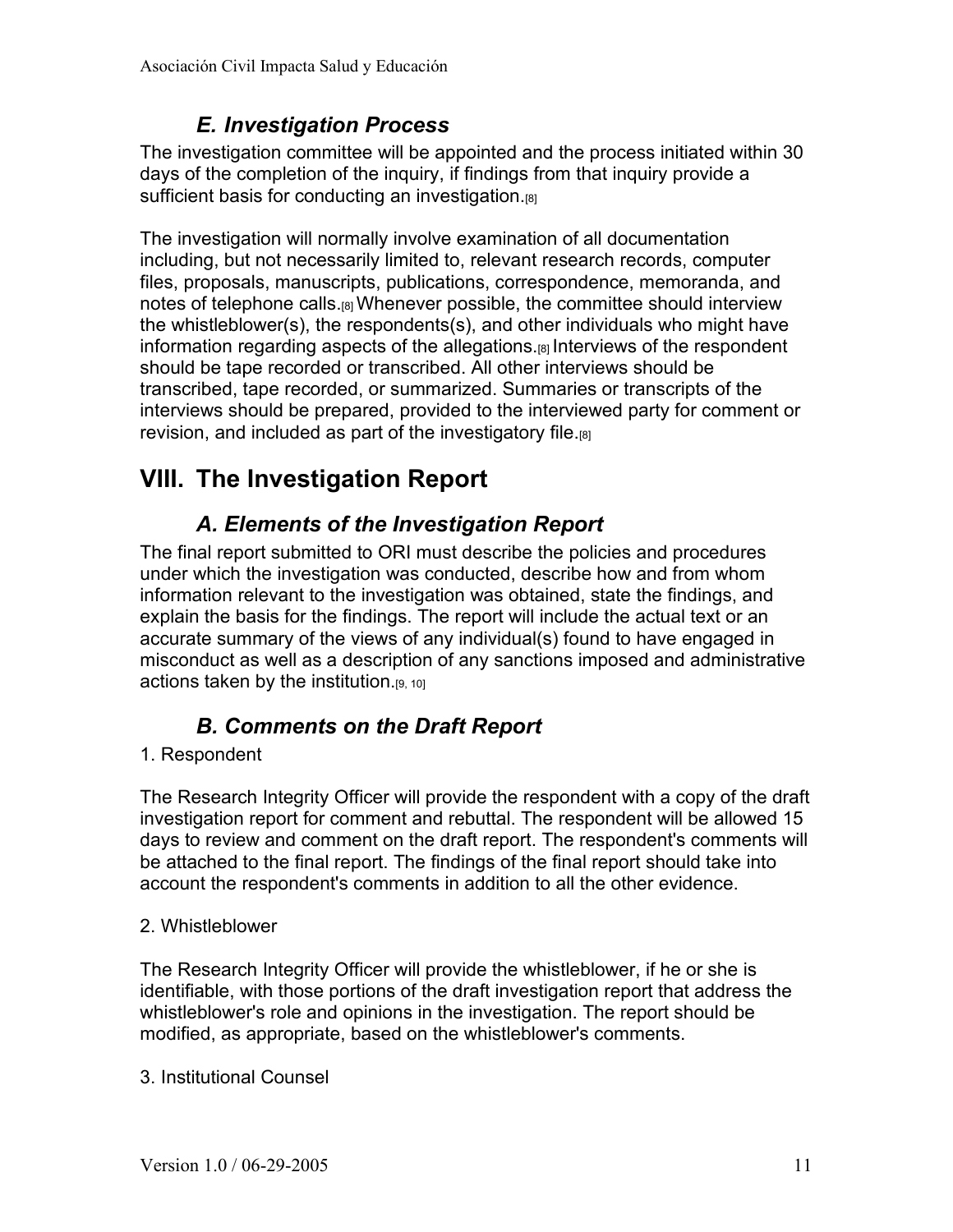The draft investigation report will be transmitted to the institutional counsel for a review of its legal sufficiency. Comments should be incorporated into the report as appropriate.

#### 4. Confidentiality

In distributing the draft report, or portions thereof, to the respondent and whistleblower, the Research Integrity Officer will inform the recipient of the confidentiality under which the draft report is made available and may establish reasonable conditions to ensure such confidentiality. For example, the Research Integrity Officer may request the recipient to sign a confidentiality statement or to come to his or her office to review the report.

#### *C. Institutional Review and Decision*

<span id="page-14-0"></span>Based on a preponderance of the evidence, the Deciding Official will make the final determination whether to accept the investigation report, its findings, and the recommended institutional actions. If this determination varies from that of the investigation committee, the Deciding Official will explain in detail the basis for rendering a decision different from that of the investigation committee in the institution's letter transmitting the report to ORI. The Deciding Official's explanation should be consistent with the PHS definition of scientific misconduct, the institution's policies and procedures, and the evidence reviewed and analyzed by the investigation committee. The Deciding Official may also return the report to the investigation committee with a request for further fact-finding or analysis.

The Deciding Official's determination, together with the investigation committee's report, constitutes the final investigation report for purposes of ORI review. When a final decision on the case has been reached, the Research Integrity Officer will notify both the respondent and the whistleblower in writing. In addition, the Deciding Official will determine whether law enforcement agencies, professional societies, professional licensing boards, editors of journals in which falsified reports may have been published, collaborators of the respondent in the work, or other relevant parties should be notified of the outcome of the case. The Research Integrity Officer is responsible for ensuring compliance with all notification requirements of funding or sponsoring agencies.

### *D. Transmittal of the Final Investigation Report to ORI*

<span id="page-14-1"></span>After comments have been received and the necessary changes have been made to the draft report, the investigation committee should transmit the final report with attachments, including the respondent's and whistleblower's comments, to the Deciding Official, through the Research Integrity Officer.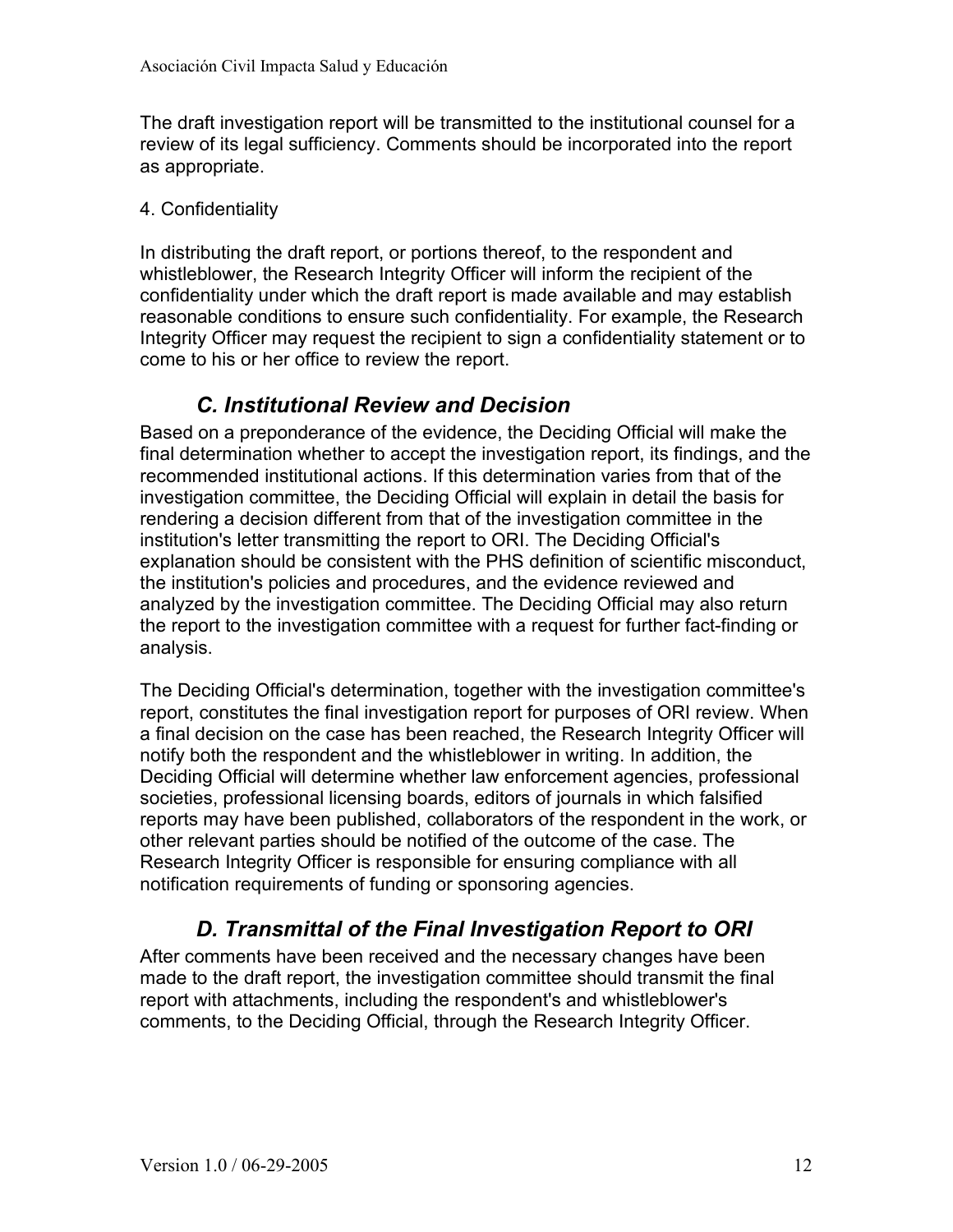#### *E. Time Limit for Completing the Investigation Report*

<span id="page-15-0"></span>An investigation should ordinarily be completed within 120 days of its initiation, [11] with the initiation being defined as the first meeting of the investigation committee.

This includes conducting the investigation, preparing the report of findings, making the draft report available to the subject of the investigation for comment, submitting the report to the Deciding Official for approval, and submitting the report to the  $ORI_{.[11]}$ 

## <span id="page-15-1"></span>**IX. Requirements for Reporting to ORI**

- A. A. An institution's decision to initiate an investigation must be reported in writing to the Director, ORI, on or before the date the investigation begins. [12] At a minimum, the notification should include the name of the person(s) against whom the allegations have been made, the general nature of the allegation as it relates to the PHS definition of scientific misconduct, and the PHS applications or grant number(s) involved.[12] ORI must also be notified of the final outcome of the investigation and must be provided with a copy of the investigation report.<sup>[10]</sup> Any significant variations from the provisions of the institutional policies and procedures should be explained in any reports submitted to ORI.
- B. If an institution plans to terminate an inquiry or investigation for any reason without completing all relevant requirements of the PHS regulation, the Research Integrity Officer will submit a report of the planned termination to ORI, including a description of the reasons for the proposed termination.[13]
- C. If the institution determines that it will not be able to complete the investigation in 120 days, the Research Integrity Officer will submit to ORI a written request for an extension that explains the delay, reports on the progress to date, estimates the date of completion of the report, and describes other necessary steps to be taken. If the request is granted, the Research Integrity Officer will file periodic progress reports as requested by the ORI. $[14]$
- D. D. When PHS funding or applications for funding are involved and an admission of scientific misconduct is made, the Research Integrity Officer will contact ORI for consultation and advice. Normally, the individual making the admission will be asked to sign a statement attesting to the occurrence and extent of misconduct. When the case involves PHS funds, the institution cannot accept an admission of scientific misconduct as a basis for closing a case or not undertaking an investigation without prior approval from  $ORI_{.1131}$
- E. E. The Research Integrity Officer will notify ORI at any stage of the inquiry or investigation if:
	- 1. there is an immediate health hazard involved; $[15]$
	- 2. there is an immediate need to protect Federal funds or equipment;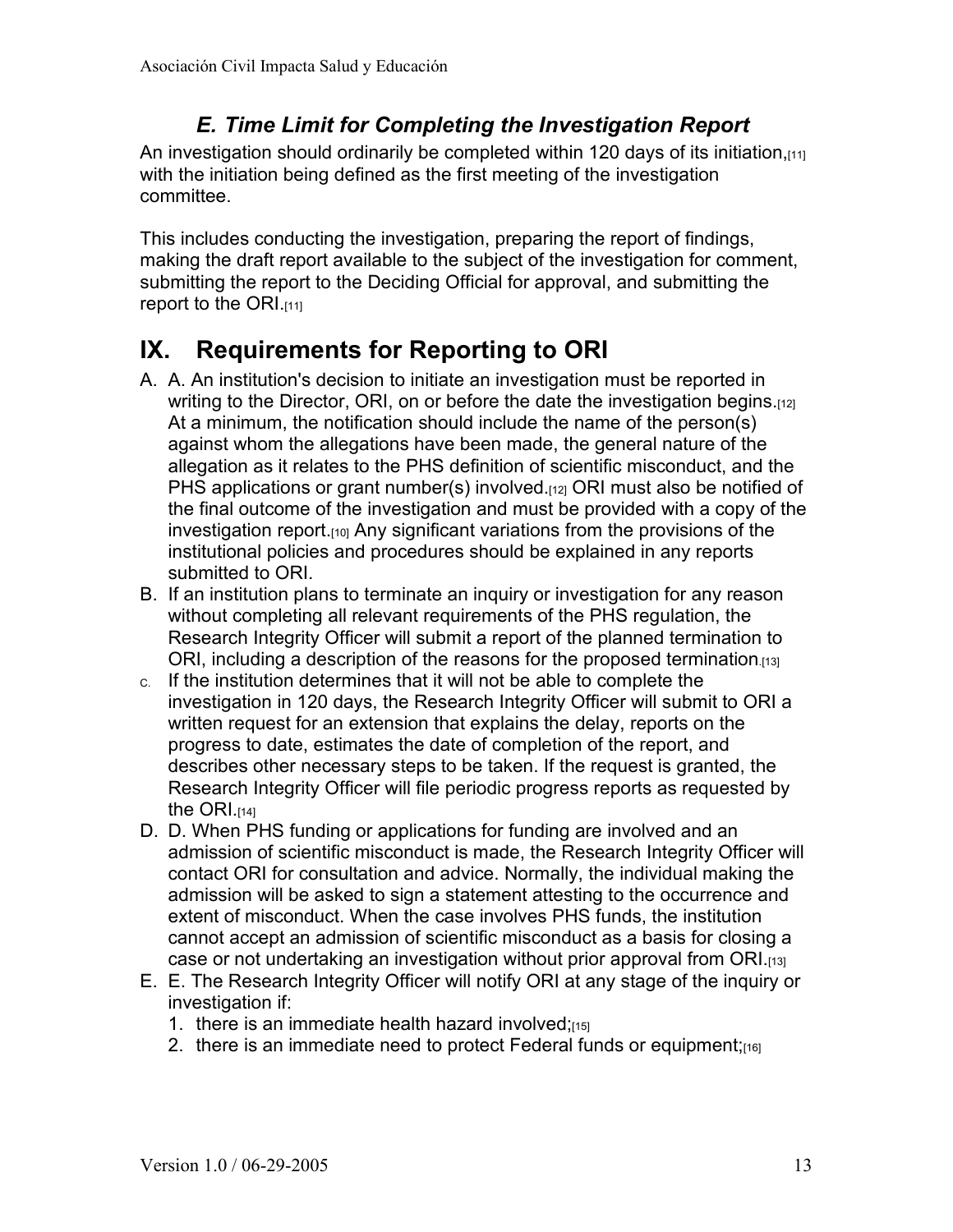- 3. there is an immediate need to protect the interests of the person(s) making the allegations or of the individual(s) who is the subject of the allegations as well as his/her co-investigators and associates, if any; $\frac{1}{17}$
- 4. it is probable that the alleged incident is going to be reported publicly; $\alpha$
- 5. the allegation involves a public health sensitive issue, e.g., a clinical trial; or
- 6. there is a reasonable indication of possible criminal violation. In this instance, the institution must inform ORI within 24 hours of obtaining that information.[14]

# <span id="page-16-0"></span>**X. Institutional Administrative Actions**

Asociacion Civil Impacta Salud y Educacion will take appropriate administrative actions against individuals when an allegation of misconduct has been substantiated.<sub>[19]</sub> If the Deciding Official determines that the alleged misconduct is substantiated by the findings, he or she will decide on the appropriate actions to be taken, after consultation with the Research Integrity Officer. The actions may include: withdrawal or correction of all pending or published abstracts and papers emanating from the research where scientific misconduct was found. removal of the responsible person from the particular project, letter of reprimand, special monitoring of future work, probation, suspension, salary reduction, or initiation of steps leading to possible rank reduction or termination of employment; restitution of funds as appropriate.

## <span id="page-16-2"></span><span id="page-16-1"></span>**XI. Other Considerations**

#### *A. Termination of Institutional Employment or Resignation Prior to Completing Inquiry or Investigation*

The termination of the respondent's institutional employment, by resignation or otherwise, before or after an allegation of possible scientific misconduct has been reported, will not preclude or terminate the misconduct procedures. If the respondent, without admitting to the misconduct, elects to resign his or her position prior to the initiation of an inquiry, but after an allegation has been reported, or during an inquiry or investigation, the inquiry or investigation will proceed. If the respondent refuses to participate in the process after resignation, the committee will use its best efforts to reach a conclusion concerning the allegations, noting in its report the respondent's failure to cooperate and its effect on the committee's review of all the evidence.

### *B. Restoration of the Respondent's Reputation*

<span id="page-16-3"></span>If the institution finds no misconduct and ORI concurs, after consulting with the respondent, the Research Integrity Officer will undertake reasonable efforts to restore the respondent's reputation. Depending on the particular circumstances, the Research Integrity Officer should consider notifying those individuals aware of or involved in the investigation of the final outcome, publicizing the final outcome in forums in which the allegation of scientific misconduct was previously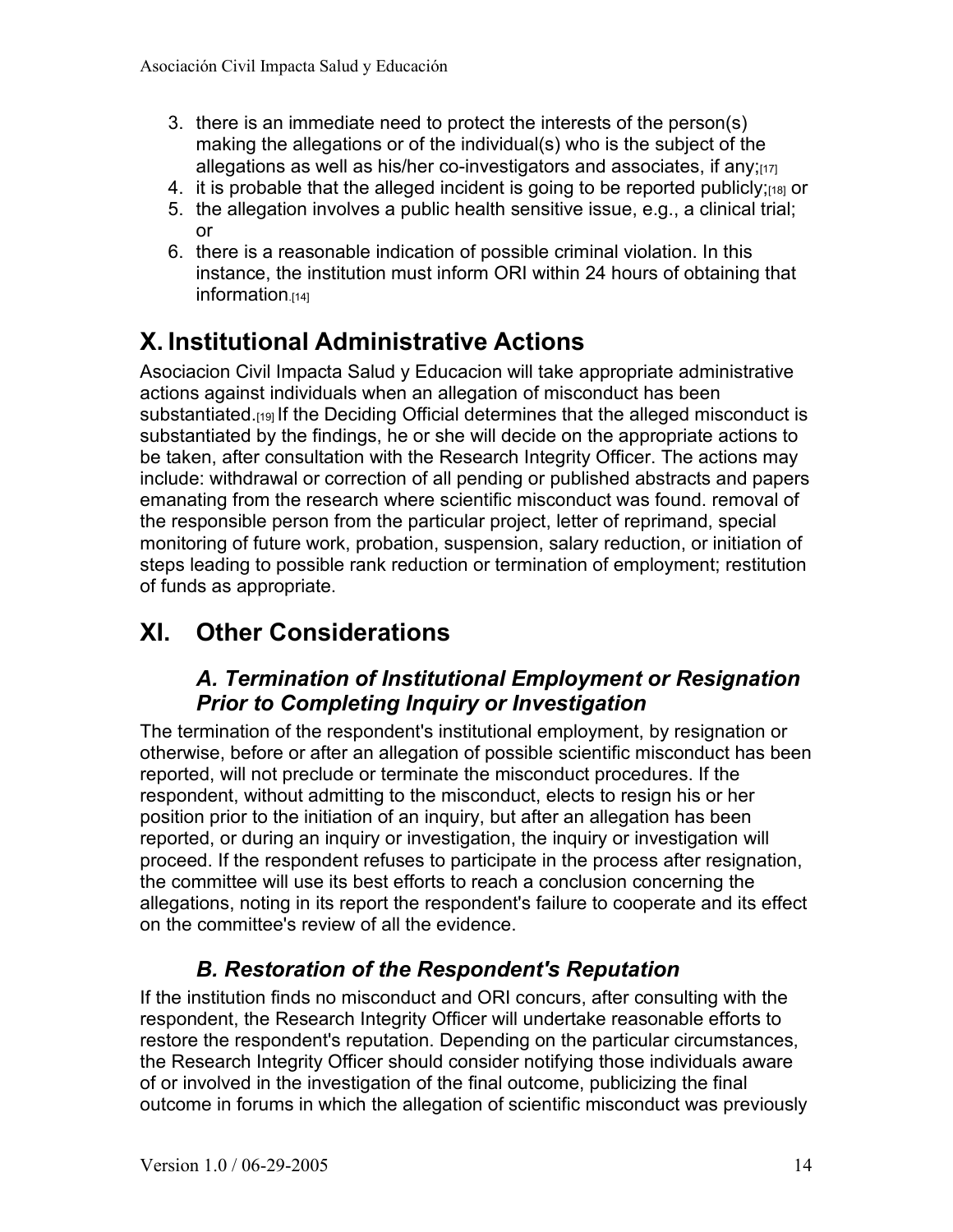publicized, or expunging all reference to the scientific misconduct allegation from the respondent's personnel file. Any institutional actions to restore the respondent's reputation must first be approved by the Deciding Official.

#### *C. Protection of the Whistleblower and Others*[19]

<span id="page-17-0"></span>Regardless of whether the institution or ORI determines that scientific misconduct occurred, the Research Integrity Officer will undertake reasonable efforts to protect whistleblowers who made allegations of scientific misconduct in good faith and others who cooperate in good faith with inquiries and investigations of such allegations. Upon completion of an investigation, the Deciding Official will determine, after consulting with the whistleblower, what steps, if any, are needed to restore the position or reputation of the whistleblower. The Research Integrity Officer is responsible for implementing any steps the Deciding Official approves. The Research Integrity Officer will also take appropriate steps during the inquiry and investigation to prevent any retaliation against the whistleblower.

## *D. Allegations Not Made in Good Faith*

<span id="page-17-1"></span>If relevant, the Deciding Official will determine whether the whistleblower's allegations of scientific misconduct were made in good faith. If an allegation was not made in good faith, the Deciding Official will determine whether any administrative action should be taken against the whistleblower.

### *E. Interim Administrative Actions*

<span id="page-17-2"></span>Institutional officials will take interim administrative actions, as appropriate, to protect Federal funds and ensure that the purposes of the Federal financial assistance are carried out.[20]

# <span id="page-17-3"></span>**XII. Record Retention**

After completion of a case and all ensuing related actions, the Research Integrity Officer will prepare a complete file, including the records of any inquiry or investigation and copies of all documents and other materials furnished to the Research Integrity Officer or committees. The Research Integrity Officer will keep the file for three years after completion of the case to permit later assessment of the case. ORI or other authorized DHHS personnel will be given access to the records upon request.[21]

\*\*This document have been prepared using the Model Policy for responding to allegations of scientific misconduct from ORI